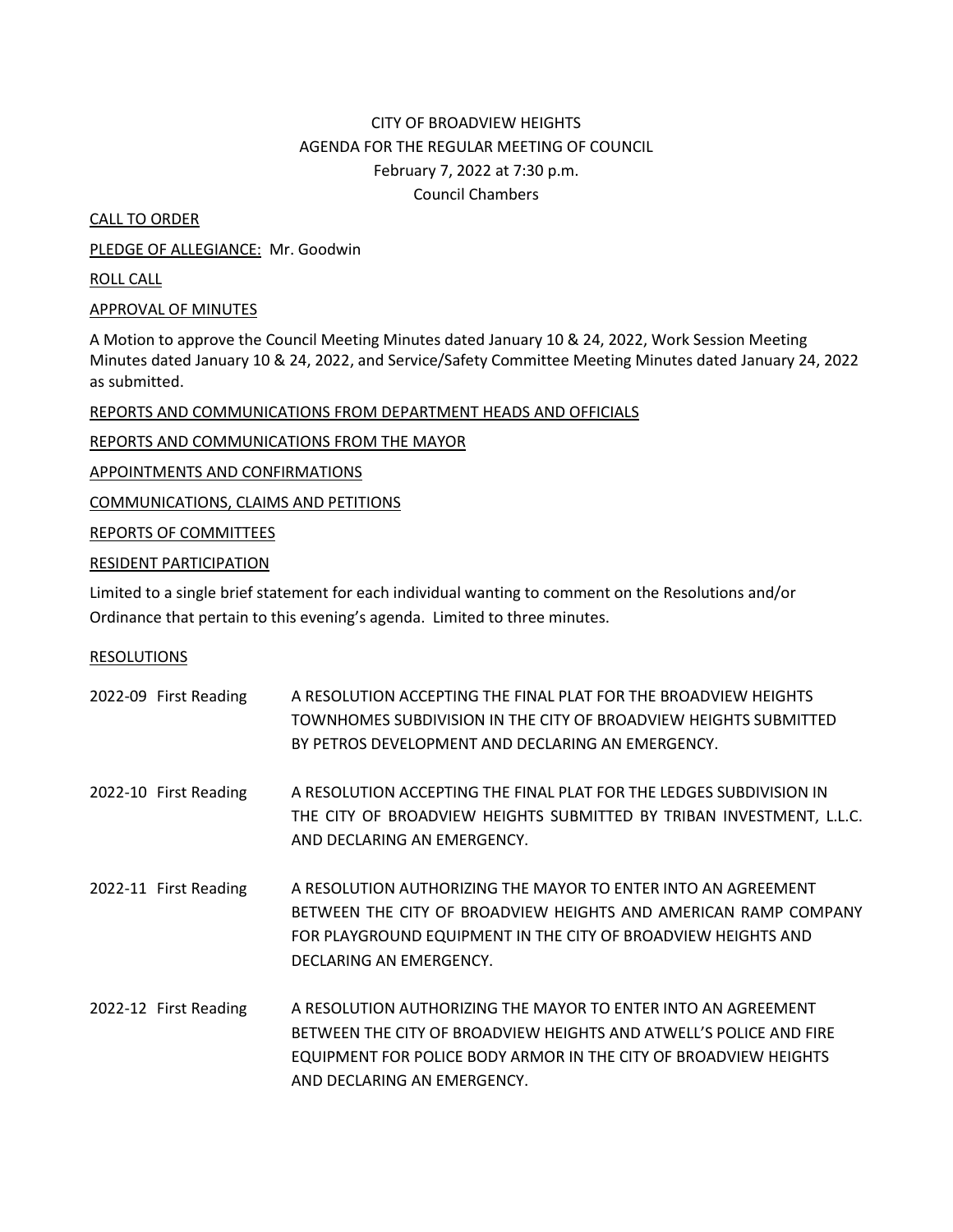- 2022-13 First Reading A RESOLUTION AUTHORIZING THE MAYOR TO ENTER INTO AN AGREEMENT BETWEEN THE CITY OF BROADVIEW HEIGHTS AND THE BALDWIN GROUP FOR MAYOR'S COURT SOFTWARE, HARDWARE AND SUPPORT IN THE CITY OF BROADVIEW HEIGHTS AND DECLARING AN EMERGENCY.
- 2022-14 First Reading A RESOLUTION AUTHORIZING THE MAYOR TO PAY THE INVOICE SUBMITTED BY C.P. ELECTRIC MOTOR REPAIR, INC. FOR EMERGENCY REPAIRS TO THE BOSTON ROAD PUMP STATION IN THE CITY OF BROADVIEW HEIGHTS AND DECLARING AN EMERGENCY.
- 2022-15 First Reading A RESOLUTION AUTHORIZING THE MAYOR TO ENTER INTO AN AGREEMENT BETWEEN THE CITY OF BROADVIEW HEIGHTS AND THE CUYAHOGA COUNTY BOARD OF HEALTH FOR PUBLIC HEALTH SERVICES IN THE CITY OF BROADVIEW HEIGHTS AND DECLARING AN EMERGENCY.
- 2022-16 First Reading A RESOLUTION AUTHORIZING THE MAYOR TO ENTER INTO AN AGREEMENT BETWEEN THE CITY OF BROADVIEW HEIGHTS AND SEAL MASTER FOR THE PURCHASE OF A CRACK SEAL MACHINE IN THE CITY OF BROADVIEW HEIGHTS AND DECLARING AN EMERGENCY.
- 2022-17 First Reading A RESOLUTION AUTHORIZING THE MAYOR TO ENTER INTO AN AGREEMENT WITH MEDICAL MUTUAL OF OHIO FOR THE PROVISION OF MEDICAL INSURANCE FOR THE EMPLOYEES OF THE CITY OF BROADVIEW HEIGHTS FOR THE PERIOD MARCH 1, 2022 THROUGH FEBRUARY 28, 2023 AND DECLARING AN EMERGENCY.
- 2022-18 First Reading A RESOLUTION AUTHORIZING THE MAYOR TO ENTER INTO AN AGREEMENT WITH AMERITAS FOR THE PROVISION OF DENTAL AND VISION INSURANCE FOR THE EMPLOYEES OF THE CITY OF BROADVIEW HEIGHTS FOR THE PERIOD MARCH 1, 2022 THROUGH FEBRUARY 28, 2023 AND DECLARING AN EMERGENCY.
- 2022-19 First Reading A RESOLUTION AUTHORIZING THE MAYOR TO PARTICIPATE IN THE CUYAHOGA COUNTY CONTRACT WITH UNITED SURVEY FOR SEWER MAINTENANCE IN THE CITY OF BROADVIEW HEIGHTS AND DECLARING AN EMERGENCY.
- 2022-20 First Reading A RESOLUTION ACCEPTING THE DONATION FROM THE AMERICAN RED CROSS TO THE CITY OF BROADVIEW HEIGHTS AND DECLARING AN EMERGENCY.
- 2022-21 First Reading A RESOLUTION AUTHORIZING THE MAYOR TO ENTER INTO AN AGREEMENT BETWEEN THE CITY OF BROADVIEW HEIGHTS AND TAC COMPUTERS FOR MAYOR'S COURT COMPUTER EQUIPMENT IN THE CITY OF BROADVIEW HEIGHTS AND DECLARING AN EMERGENCY.